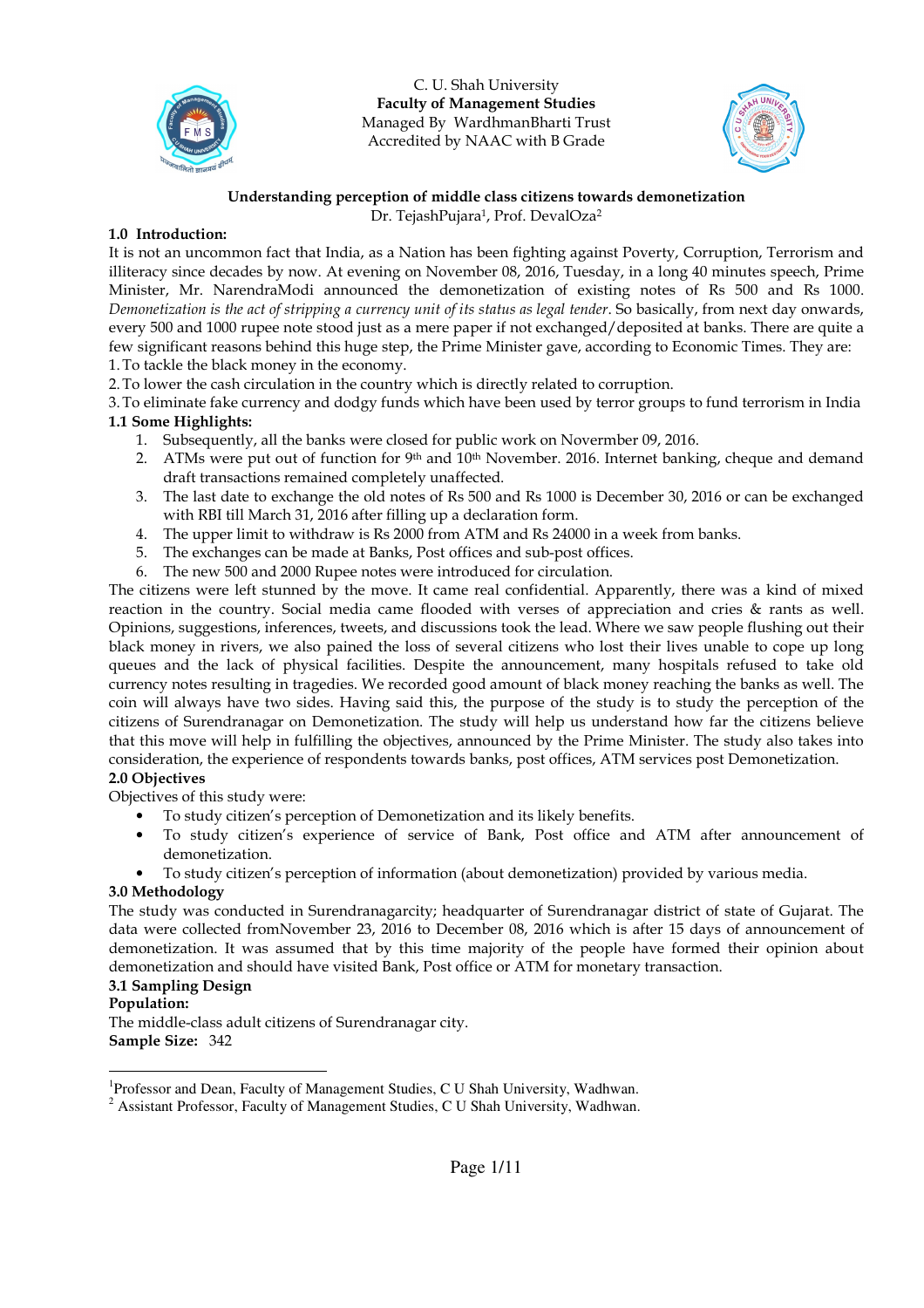### Sampling Technique: Non probability convenience sampling 3.2 Instrument:

The data was collected through structured questionnaire. Questionnaire was prepared in Gujarati language.Prior to data collection, questionnaire was pretested to ascertain the appropriateness of format, language, meaning of statements and time required to answer the questions.

Questionnaire is divided into four parts:

- The first part inquires about perception of respondents of likely benefits of demonetization.
- The second part studies experience of respondents with Banks, Post offices and ATM post demonetization.
- The third part inquires about perception of respondents of helpfulness of information provided by media.
- The fourth part intends to capture the demographic information of respondents.

# 3.3 Data Collection Method:

To collect the data from people leaving in different areas of the city, 350 questionnaires were distributed to students and faculty members residing in different areas of Surendranagar city and requested to collect data from, particularly, middle class and lower middle class people engaged in different occupation. Total 342 filled up questionnaires were received leading to response rate of 98%.

# 4.0 Analysis

Data has been obtained from various segments. Respondents are deliberately chosen from middle class people because they are the ones who are majorly affected by demonetization in terms of hardship faced to avail the banking services. .

| Total questionnaire distributed | 350 |
|---------------------------------|-----|
| Filled questionnaire received   | 342 |
| Response rate                   |     |
| $-1 - 1 - 1 - 2 - 1 -$          |     |

Table 1: Respondents by Gender

| Gender                   | Number<br>Percentage |     |  |
|--------------------------|----------------------|-----|--|
| Male                     | 219                  | 64  |  |
| Female                   | 117                  |     |  |
| No Response              |                      |     |  |
| <b>Total Respondents</b> |                      | 347 |  |

Table 2: Respondents by Profession

| $1400C$ 2. Respondents by Trolession |               |            |  |  |  |  |
|--------------------------------------|---------------|------------|--|--|--|--|
| Profession                           | Number        | Percentage |  |  |  |  |
| Employee                             | 68            | 20         |  |  |  |  |
| Trader - Medium                      | 62            | 18         |  |  |  |  |
| Home maker                           | 58            | 17         |  |  |  |  |
| Students                             | 56            | 16         |  |  |  |  |
| Trader - Small                       | 44            | 13         |  |  |  |  |
| Lari - Gallla                        | 36            | 11         |  |  |  |  |
| Sundry worker                        | 16            | 5          |  |  |  |  |
| No Response                          | $\mathcal{P}$ |            |  |  |  |  |
| <b>Total Respondents</b>             | 342           |            |  |  |  |  |



As the table suggest, from over 342 respondents, 64% are males and the rest are females. Talking about their occupation, 20% of the respondents are employees where as 18% and 17% are Medium scale traders and housewives respectively. The other 50% are students, hawkers and sundry workers.

#### 4.1 Respondents' perception about demonetization and its likely benefits (N:342) Table 3: Respondents' perception about demonetization and its likely benefits (N:342)

| Table 5: Respondents "perception about demonetization and its likely benefits (iN:542)                       |                                |                               |                                      |                              |  |  |
|--------------------------------------------------------------------------------------------------------------|--------------------------------|-------------------------------|--------------------------------------|------------------------------|--|--|
| <b>Statement</b>                                                                                             | Yes $\left(\frac{0}{0}\right)$ | No $\left(\frac{0}{0}\right)$ | <b>No Response</b><br>$\binom{0}{0}$ |                              |  |  |
| Do you agree with the decision of Government of<br>India of abolishing currency notes of Rs 500 and<br>1000? | 74                             | 23                            |                                      | Yes<br>74%<br>$rac{No}{239}$ |  |  |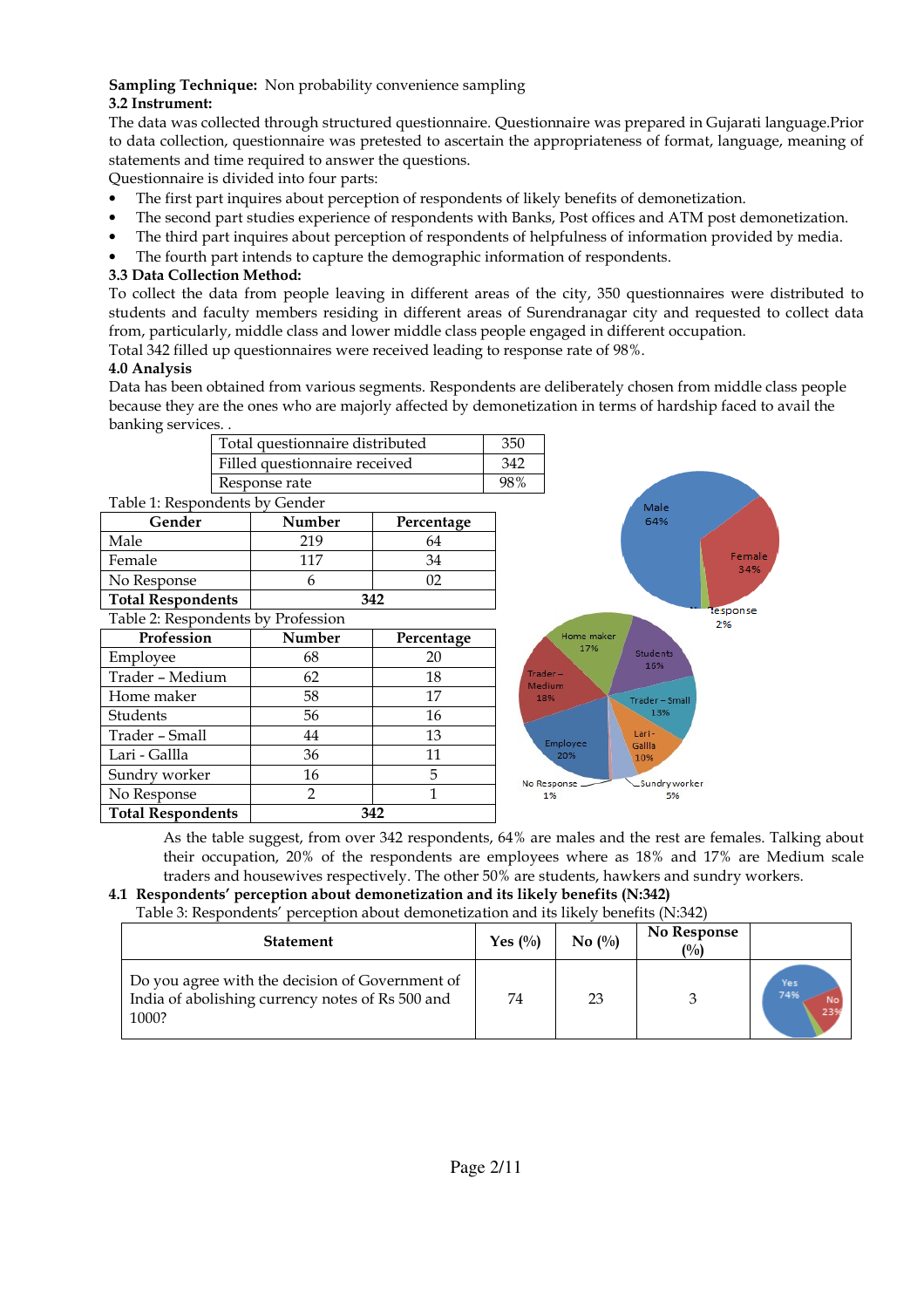| Will the Nation benefit in long run?                           | 70 | 26 | 4                | Yes<br>70%<br>269                    |
|----------------------------------------------------------------|----|----|------------------|--------------------------------------|
| Will the Price of land / building reduce?                      | 67 | 29 | 4                | Yes<br>N<br>67%<br>299               |
| Will Gold / Silver get cheaper?                                | 67 | 32 | $\mathbf{1}$     | Yes<br>No<br>67%<br>32%              |
| Will the price of commodities reduce?                          | 65 | 35 | $\mathbf{1}$     | Yes<br>$rac{N}{35%}$<br>64%          |
| Will the prestige of India increase at International<br>level? | 60 | 34 | 6                | No <sup>1</sup><br>Yes<br>34%<br>60% |
| Will the problem of black money be tackled?                    | 58 | 42 | $\boldsymbol{0}$ | No<br>Yes<br>42%<br>58%              |
| Will the problem of terrorism be tackled?                      | 58 | 42 | $\mathbf{1}$     | No<br>Yes<br>57%<br>42%              |
| Will it reduce money laundering?                               | 54 | 42 | 4                | No <sup>1</sup><br>42%<br>Yes<br>54% |
| Will it eliminate the problem of fake currency<br>notes?       | 51 | 46 | 2                | No <sup>1</sup><br>46%<br>Yes<br>52% |
| Will it curtail corruption?                                    | 47 | 49 | 4                | No<br>49%<br>Yes<br>47%              |

74% of the respondents agreed with the stand of Demonetization of Government of India, 23% disagreed while 3% of the respondents were undecided. 70% respondents believed that in the long run demonetization will help economy. 60% respondents agreed that this move will improve India's prestige at international level.

The primary objective as stated by Prime Minister behind this move was to curb the menace of black money in the economy but the opinion of the respondents is seen to be little unaligned with it. 58% though believed that the move will help in tackling black money, 42% respondents feel otherwise.

About 65- 67% of the respondents felt that this stand will lead to reduction in cost of land, gold and other commodities. Again, about 42% from the chunk of respondents believe that it will neither help eliminate dodgy money used to fund terrorism, nor will it help us curtail Hawala (Hundi) business in the country. 51% of the respondents however believe it will help reducing fake money in the economy.

# 4.2 Respondents'experience of Bank, Post offices and ATM services

| Table 4: Visit of Respondents to Bank and Post office |            |  |  |  |
|-------------------------------------------------------|------------|--|--|--|
| Place of Visit for Exchange/<br>Number                | Percentage |  |  |  |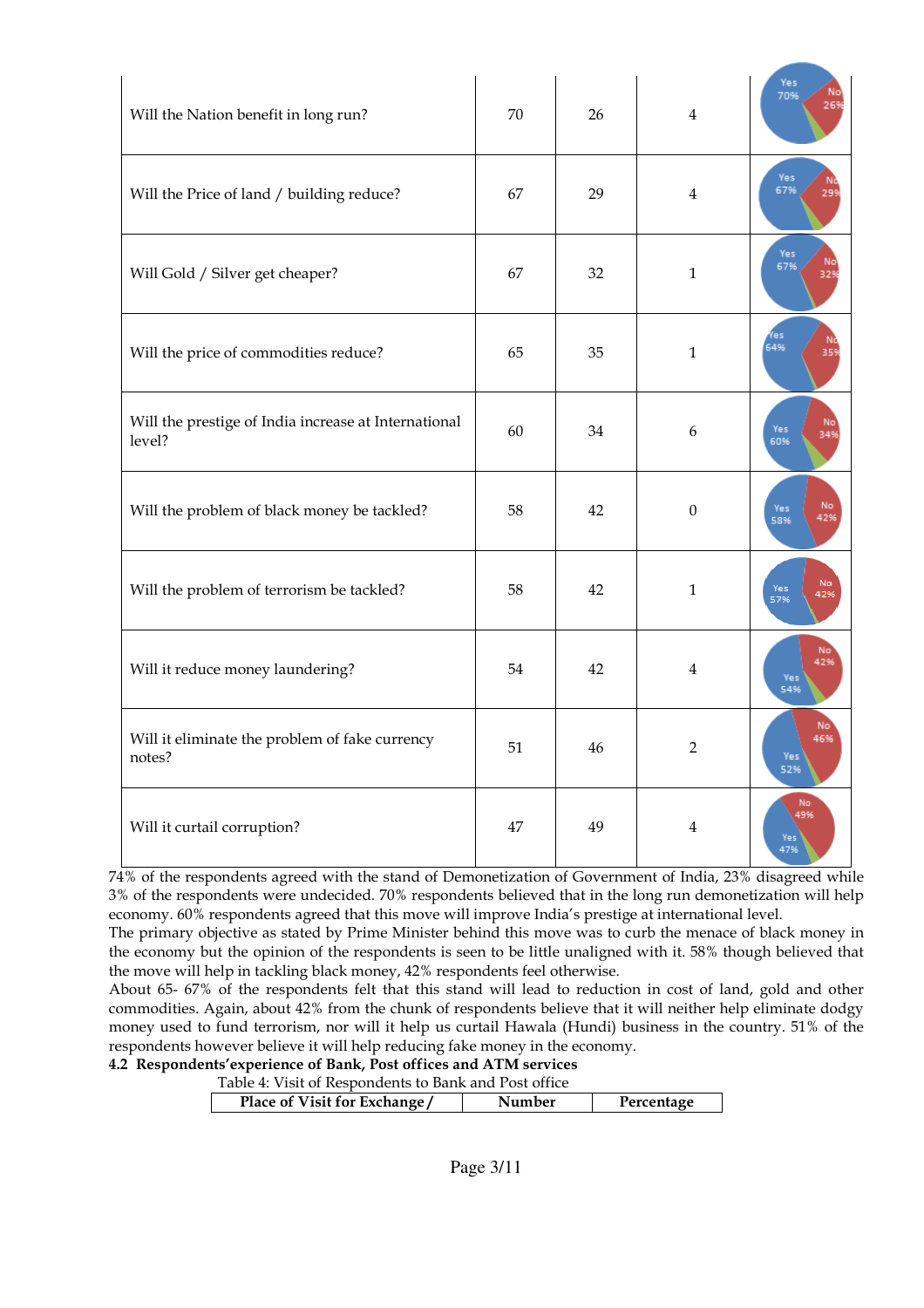| Withdraw / Deposit         |    |     |
|----------------------------|----|-----|
| Banks                      |    | 80% |
| Post Office                |    | 21% |
| Banks and Post office both | 46 | 14% |

From amongst 342 respondents, majority of the respondents, i.e., 80% visited banks.275 (80%) respondents have visited Bank, 77 (21%) respondents have visited Post office and 46 (14%) have visited both Bank and Post office after announcement of demonetization.

118 respondentsout of 275 respondents who have visited bank i.e. 42% choose to identify banks they have visited. Three respondents have visited more than one bank.

Out of 115 responses, it was found that respondents have visited 24 different banks and three top visited banks were SBI (23 respondents), Bank of Baroda (17 respondents) and HDFC Bank (15 respondents).Rests of the banks were visited by less than 10 respondents.

| Table 5: Purpose of Bank visit: N: 275 |  |
|----------------------------------------|--|
|                                        |  |

| Purpose                       | Number | $\frac{0}{0}$ |        |                    |                          |
|-------------------------------|--------|---------------|--------|--------------------|--------------------------|
| For all types of transections | 105    | 38            |        |                    | બધા ઠેતુ                 |
| To exchange old notes         | 50     | 18            | પૈસા   | No Response<br>22% | માટે                     |
| To deposit money              | 49     | 18            | ઉપાડવા |                    | 38%                      |
| To withdraw money             | 11     | 4             | 4%     | પૈસા જમા/          |                          |
| No Response                   | 60     | 22            |        | કરાવવા<br>18%      | જૂની નોટ<br>બદલવા<br>18% |

Table 6: Respondents' (those who have visited Bank)experience while availing Banking Services after Demonetization.N:275:

| <b>Statement</b>                                                                                          | Yes $(^{0}_{0})$ | No $\left(\frac{0}{0}\right)$ | No Response<br>(0/0) |                         |
|-----------------------------------------------------------------------------------------------------------|------------------|-------------------------------|----------------------|-------------------------|
| Was the behaviour of Bank employees<br>proper?                                                            | 77               | 20                            | 3                    | Yes<br>77%<br>No<br>20% |
| Was the Police arrangement proper?                                                                        | 75               | 22                            | 3                    | Yes<br>75%<br>No<br>22% |
| Were bank employees helpful in your<br>troubles?                                                          | 74               | 23                            | 3                    | Yes<br>74%<br>No<br>23% |
| Was there proper arrangement to stand in<br>queue?                                                        | 56               | 42                            | $\overline{2}$       | No<br>42%<br>Yes<br>56% |
| Were there separate queues for different<br>purposes for senior citizens and differently<br>abled people? | 39               | 59                            | 3                    | No<br>58%<br>Yes<br>39% |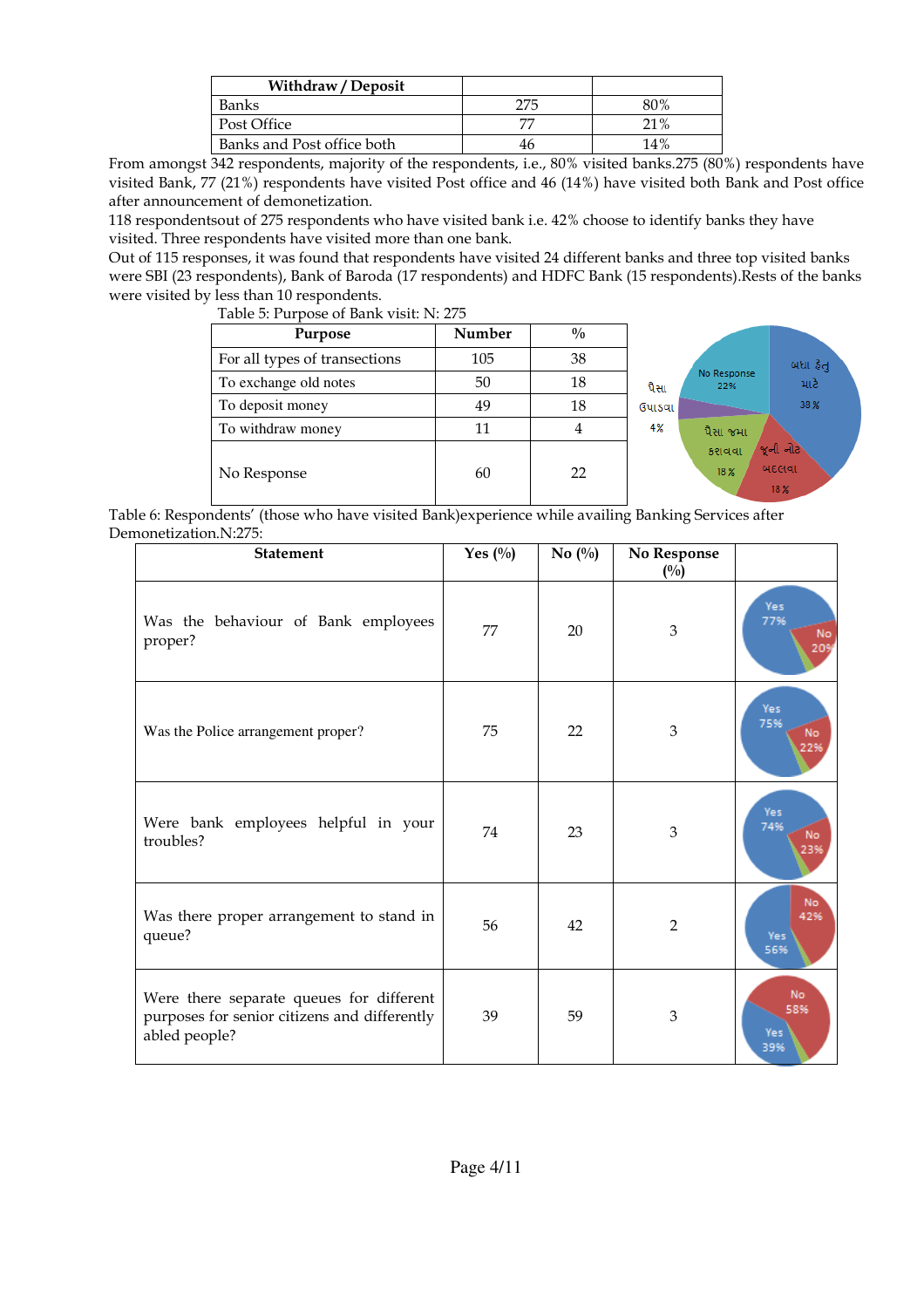| Did you receive any help from social<br>organization? | 23 | 71 |  | 7104<br>Yesi<br>23% |
|-------------------------------------------------------|----|----|--|---------------------|
|-------------------------------------------------------|----|----|--|---------------------|

From total of 275 respondents, more than 70% satisfied with the behaviorof bank employees and the police arrangement at banks. However around 59% respondents said there were no proper queues for senior citizens and for differently abled people. Almost 71% respondents did not get any assistance from any social organizations.

Table 7: Time spent to avail the Banking Services N:275:

| Time                 | Number | $\frac{0}{0}$ |
|----------------------|--------|---------------|
| More than 3 hours    | 82     | 30            |
| Between 2 to 3 hours | 73     | 27            |
| Between 1 to 2 hours | 57     | 21            |
| Less than 1 hour     | 48     | 17            |
| No Response          | 15     |               |



As shown in the table, about 30% of the respondents had to wait for more than 3 hours to transact with the banks, 27% of the respondents spent two to three hours, waiting, at banks. And about 105 respondents could transact within two hours.

| Table 8: Purpose of Post office visit: N: 77 |  |  |
|----------------------------------------------|--|--|
|----------------------------------------------|--|--|

| Table 0. I dipose of I ost office visit. IN. 77 |        |               |                            |
|-------------------------------------------------|--------|---------------|----------------------------|
| Purpose                                         | Number | $\frac{0}{0}$ | બધા ફેતુ માટે<br>22%       |
| To exchange old notes                           | 22     | 29            | પૈસા જમા<br>જૂની નોટ       |
| For all types of transections                   | 17     | 22            | કરાવવા<br>બદલવા            |
| To deposit money                                | 12     | 16            | 16 <sub>8</sub><br>28%     |
| To withdraw money                               |        |               | પૈસા ઉપાડવા<br>No Response |
| No Response                                     | 22     | 29            | 29%<br>5%                  |

Table 9: Respondents' (those who have visited Post office) experience while availing Post office Services after Demonetization. N:77:

| <b>Statement</b>                                      | Yes $(\%)$ | No $\left(\frac{0}{0}\right)$ | No<br>Response<br>$(^{0}/_{0})$ |                         |
|-------------------------------------------------------|------------|-------------------------------|---------------------------------|-------------------------|
| Was the behaviour of Post Office<br>employees proper? | 70         | 25                            | 5                               | Yes<br>No<br>70%<br>25% |
| Was there proper arrangement to stand<br>in queue?    | 67         | 30                            | $\mathfrak{B}$                  | No<br>Yes<br>30%<br>67% |
| How was the Police arrangement?                       | 66         | 29                            | 5                               | No<br>29%<br>Yes<br>66% |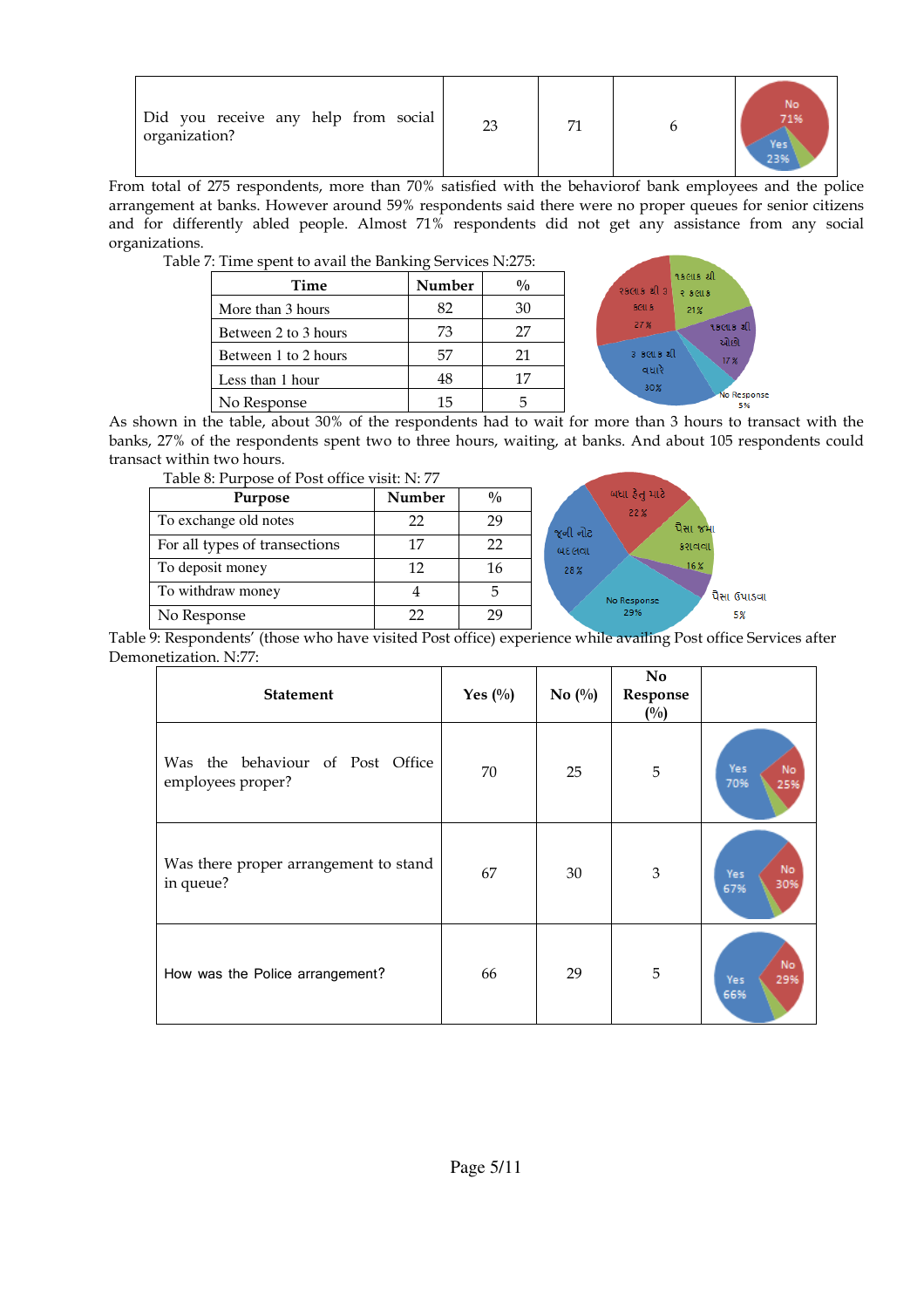| Were post office employees helpful in<br>your troubles?                                                      | 65 | 30 | 5 | No<br>30%<br>Yes<br>65%  |
|--------------------------------------------------------------------------------------------------------------|----|----|---|--------------------------|
| Were there separate queues for different<br>purposes for senior citizens<br>and<br>differently abled people? | 53 | 44 | 3 | No<br>44%<br>Yes:<br>53% |
| Did you receive any help from social<br>organization?                                                        | 31 | 60 | 9 | No<br>60%<br>Yes<br>31%  |

From total 77 respondents who visited post office, 44% of the respondents said there were no proper queues for senior citizens and differently abled people. Again, 60% of the respondents denied about getting any assistance from any social organization. However, 70% of the respondents said, the overall behaviour of the employees of post office was good towards them.

Table 10: Time spent to avail the Post office Services N:77:

| Time                 | Number | $\frac{0}{0}$ | ર કલાક થી ૩<br><b>SCUS</b> |
|----------------------|--------|---------------|----------------------------|
| Less than 1 hour     | 25     | 32            | ૧ કલાક શી<br>23%           |
| Between 2 to 3 hours | 18     | 23            | ઓછો<br>૧ કલાક શ<br>33%     |
| Between 1 to 2 hours | 16     | 21            | <b>SCILS</b>               |
| Moe than 3 hours     | 13     | 17            | 3 scus al 21%<br>વધારે     |
| No Response          | 05     | n             | No Response<br>179<br>$-$  |

As shown in the table, about 18% of the respondents had to wait for more than 3 hours to transact with the post office while about 33% of the respondents could transact in between one to two hours. 201 (69%) respondents visited ATM after demonetization and at the time of response. Table 11:Time spent to avail the ATM Services N:201

| Time                 | Number | $\frac{0}{0}$ |  |  |
|----------------------|--------|---------------|--|--|
| Between 1 to 2 hours | 66     | 33            |  |  |
| Less than 1 hour     | 51     | 25            |  |  |
| Between 2 to 3 hours | 48     | 24            |  |  |
| Moe than 3 hours     | 36     | 18            |  |  |



About 33% of the respondents could avail ATM service in between one to two hours, whereas 18% respondents had to wait for more than three hours.

#### 4.3 Respondents' perception about usefulness of the information provided by various media

Table 12: Respondents perception about usefulness of information (regarding demonetization) provided by various media.N:342

| <b>Usefulness</b>   | Number | $\frac{0}{0}$ |                         |
|---------------------|--------|---------------|-------------------------|
| Yes                 | 191    | 56            |                         |
| Increases Confusion | 103    | 30            |                         |
| No                  | 43     |               |                         |
| No Response         | ∽      |               | <b>No Respo</b><br>1.04 |



Media Industry has a vital role to play at the time of such drastic changes occurring in the country. While some of us may believe that media is one of the most manipulating bodies in India, about 56% of the respondents feel